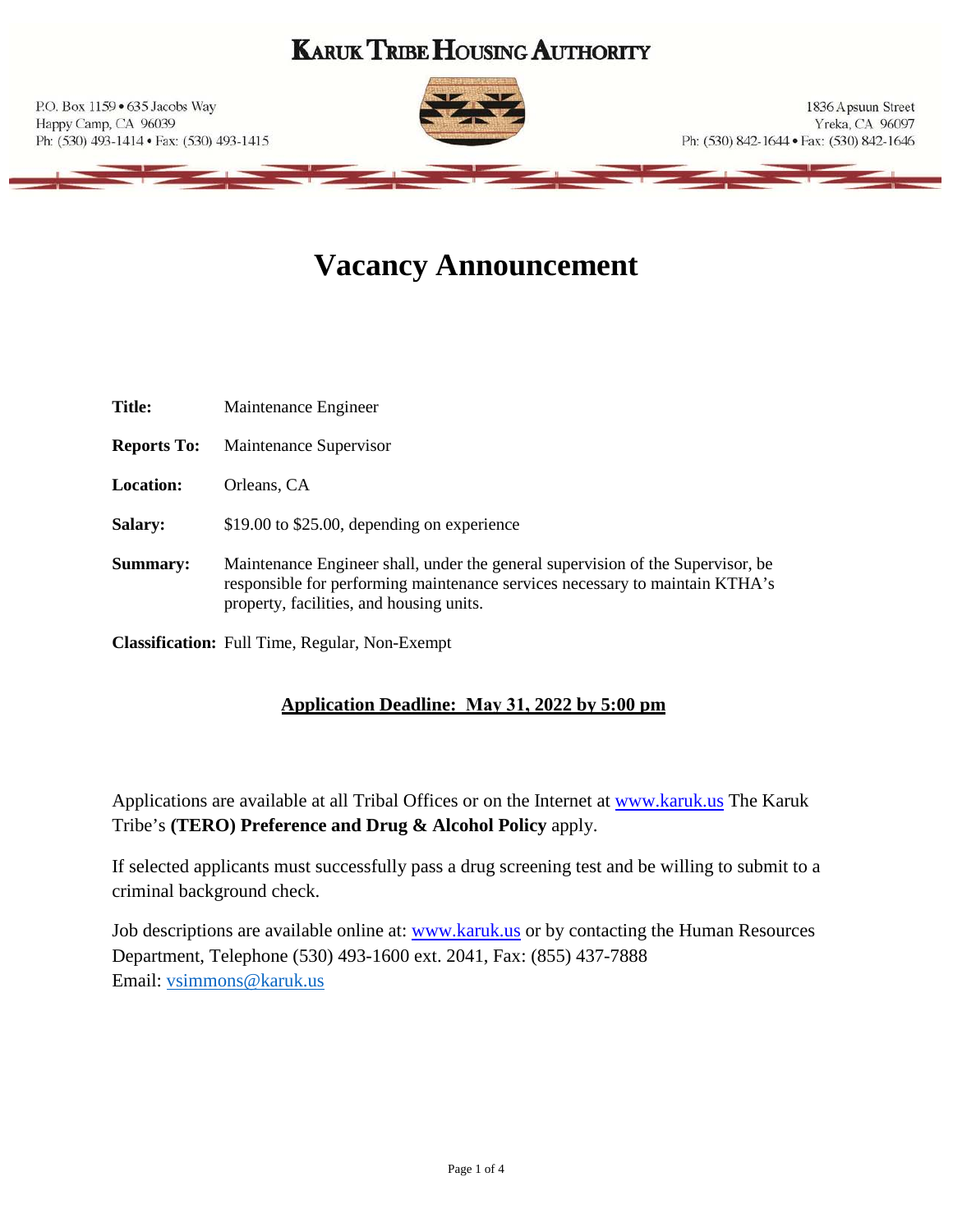#### **POSITION DESCRIPTION**

| <b>Title:</b>      | Maintenance Engineer                                                                                                                                                                                        |
|--------------------|-------------------------------------------------------------------------------------------------------------------------------------------------------------------------------------------------------------|
| <b>Reports To:</b> | Maintenance Supervisor                                                                                                                                                                                      |
| <b>Location:</b>   | Orleans, CA                                                                                                                                                                                                 |
| <b>Salary:</b>     | \$19.00 to \$25.00, depending on experience                                                                                                                                                                 |
| Summary:           | Maintenance Engineer shall, under the general supervision of the Supervisor, be<br>responsible for performing maintenance services necessary to maintain KTHA's<br>property, facilities, and housing units. |

**Classification:** Full Time, Regular, Non-Exempt

#### **Responsibilities:**

- 1. Shall inspect units and other KTHA property or facilities, recommend or perform maintenance needs.
- 2. Shall perform maintenance services requested by tenants per housing standards as directed.
- 3. Shall perform duties and tasks related to the scheduled maintenance program and follow-up services as needed.
- 4. Shall identify and recommend special services required by contract labor and assist them if needed.
- 5. Shall estimate required materials and parts to be used in performance of duties and maintain records.
- 6. Shall requisition supplies as needed; observe and report needed repairs to equipment and maintain equipment used during the course of work.
- 7. Shall maintain inventory for tools and equipment.
- 8. Shall provide advice and assistance to tenants in performing minor maintenance on their units.
- 9. Shall maintain and further develop grounds and recreation areas.
- 10. Shall clean, paint, and repair vacated units for occupancy.
- 11. Shall submit monthly reports to the Board of Commissioners on a monthly basis.
- 12. Shall be available for local and out of the area travel as required for job related training, and shall attend all required meetings and functions as requested.
- 13. Shall be polite and maintain a priority system in accepting other job related duties as assigned.

#### **Qualifications:**

1. Have the ability to work with Native American people in culturally diverse environments.